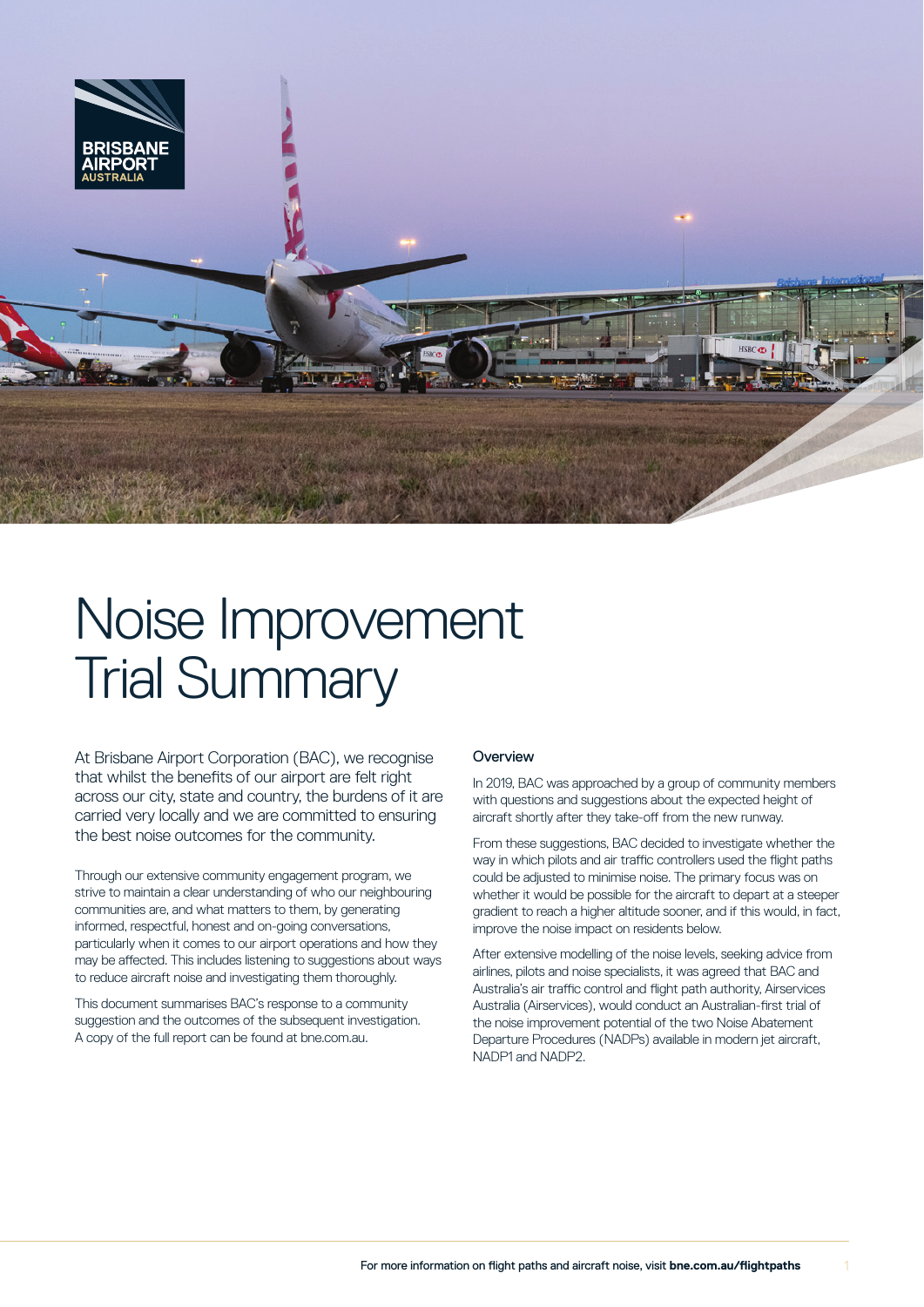**Noise abatement procedures** are a series of instructions provided to pilots and air traffic controllers that are designed to reduce the impact of aircraft noise on the community. It is important to note that their use is subject to weather conditions and operational requirements whenever safety needs to be prioritised.



#### Noise abatement procedures

Over the two-month trial period, data was captured from five separate noise monitors located on the ground, under the two existing flight paths, as aircraft flew the two different noise abatement procedures off the current runway to southern and northern destinations.

While the trial itself did not deliver a noticeable (at least 3dB(A)) noise difference from most aircraft types over residential areas, the information gathered during the trial, as well as from workshops with airlines and Airservices, resulted in the development of some new initiatives to deliver real noise improvements for Brisbane.

BAC has since commenced work on developing the first combined airport/Airservices Aircraft Performance and Noise Program in Australia. This system will monitor and improve how aircraft perform, to achieve better noise outcomes and provide the community with transparent information about aircraft noise with six new noise monitors installed.

#### Trial results

The most common aircraft flown during the trial was the B737-800, frequently used on Australia's domestic routes.

The following diagram shows the variation in altitudes flown by departures to northern destinations before and during the trial using NADP2 (in red), the standard noise abatement departure procedure flown at Brisbane Airport, and NADP1 (in blue), the departure procedure flown during the trial.

Aircraft using NADP1 during the trial are shown as blue dots and NADP2 as red dots



NADP1 NADP2

While the trial was conducted off the existing runway, the following diagram transfers the trial aircraft across to the new runway to show aircraft altitudes at distances from the point of take-off over residential areas. It also shows the two noise abatement departure procedures and the area of potential improvement the trial investigated.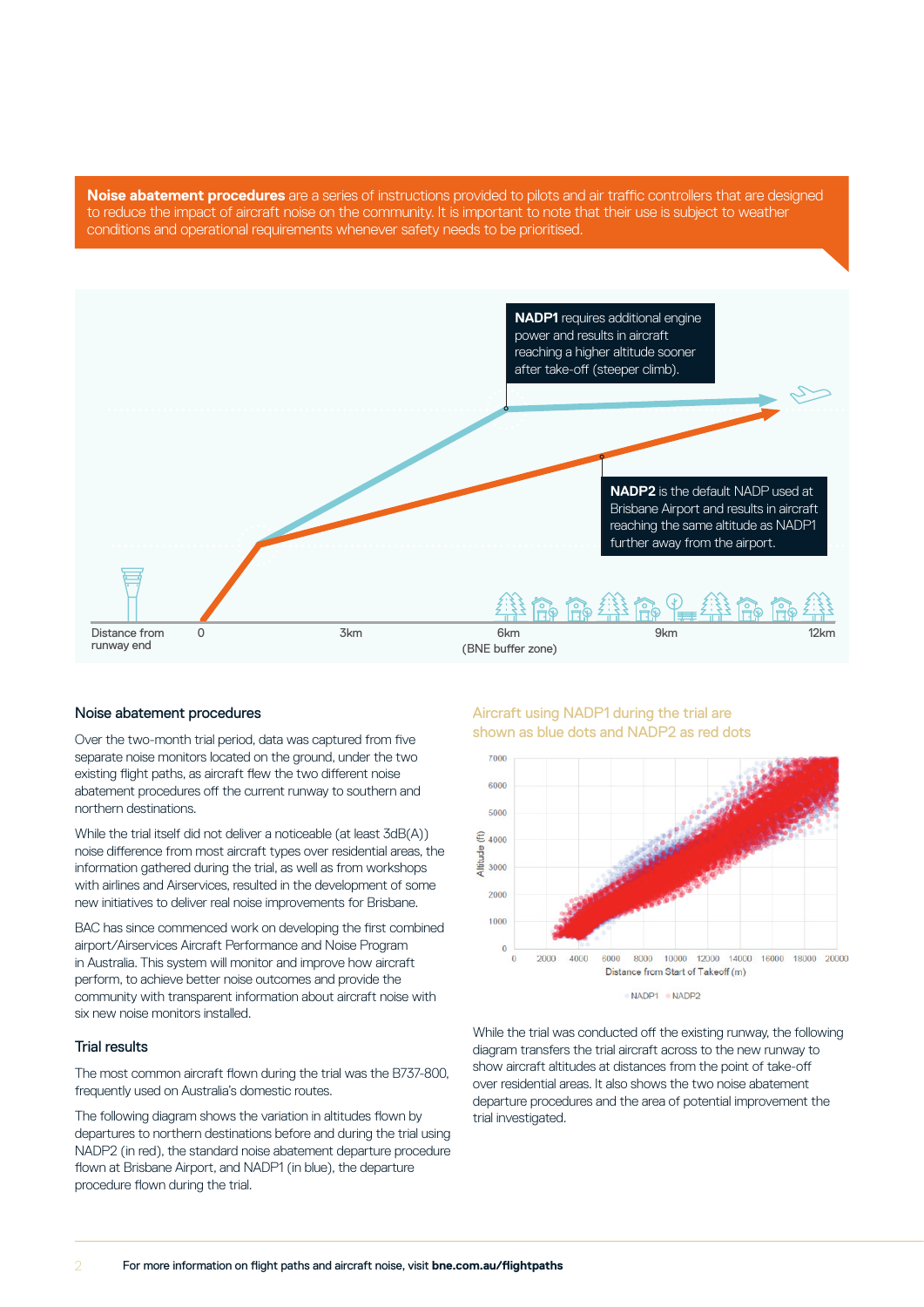

## B737-800 aircraft using NADP1 during the trial are shown as blue dots and NADP2 as red dots

#### The level of noise versus the length of time

The noise difference captured during the trial included both the level of noise (LAmax), and the combined level and duration of the noise (Sound Exposure Level – SEL).

The below diagram shows NADP1 (blue) results in a lower noise level than NADP2 (red), but the peak of the noise lasts longer.

#### Noise level and duration comparison between NADP1 and NADP2



## Aircraft noise and performance

As a direct result of this trial, BAC is developing the first combined Airport/Airservices Aircraft Performance and Noise Program in Australia.

Recognising the sensitivity of residents to major changes in aircraft noise patterns, this program includes the provision of six extra noise monitoring terminals in addition to the eight permanent noise monitors already in use by Airservices. Four temporary noise monitors will be placed in New Farm, Bardon, Carina, and Hamilton, and two permanent noise monitors south of the two runways.

The system will allow BAC to monitor how aircraft are performing against the noise abatement procedures, explore noise improvements, and report this information to the community. The additional noise monitors will be shown on Airservices' WebTrak [\(https://www.airservicesaustralia.com/aircraftnoise/webtrak\)](https://www.airservicesaustralia.com/aircraftnoise/webtrak).



*Airservices aircraft noise monitors at Brisbane Airport and Salisbury.*